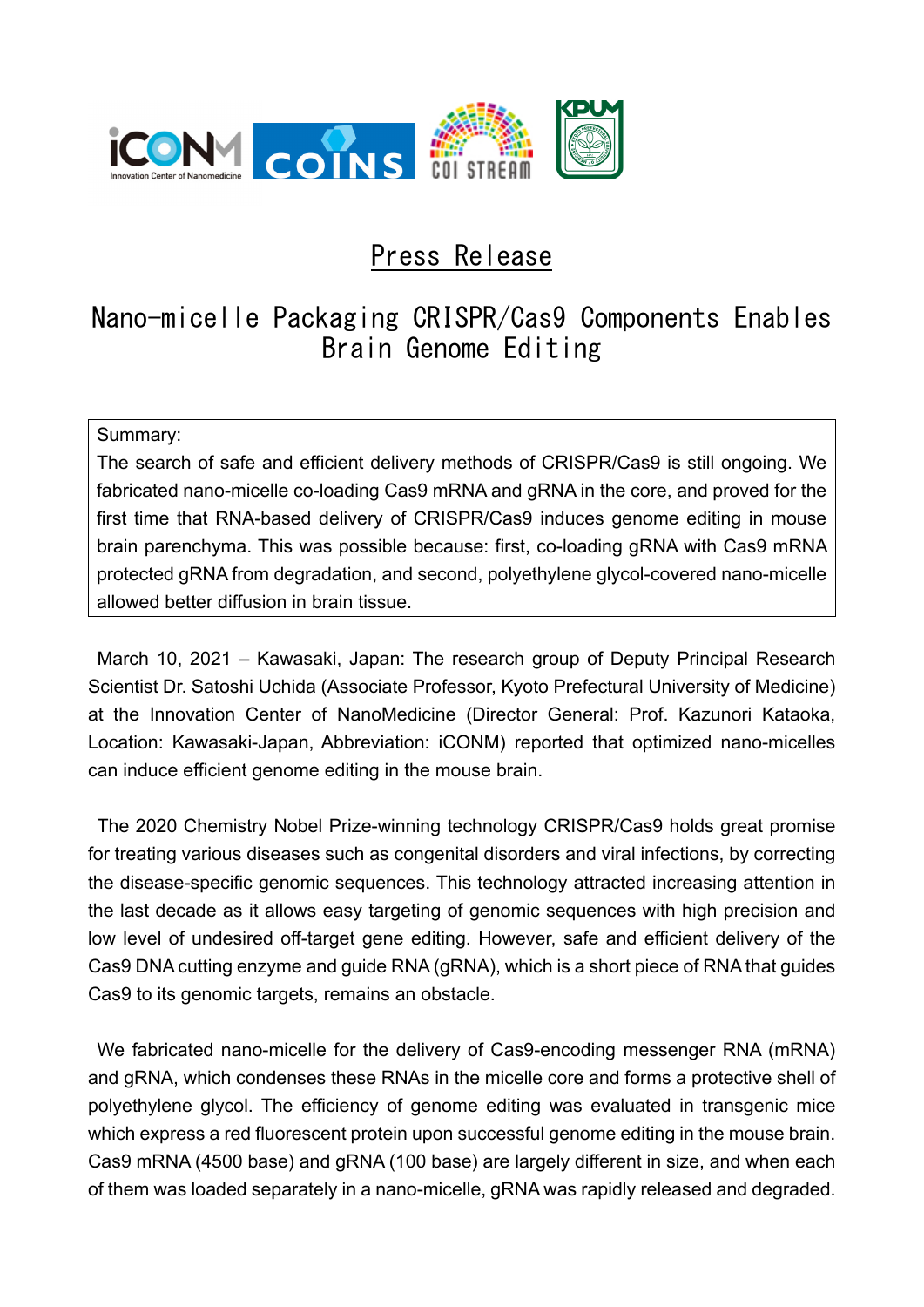Interestingly, when both Cas9 mRNA and gRNA were loaded in same nano-micelle, the stability of gRNA was increased and this co-loaded nano-micelle allowed more efficient genome editing in various brain cells, such as neurons, astrocytes and microglia (**see figure below**). To the best of our knowledge, this is the first report validating the utility of RNAbased introduction CRISPR/Cas9 in brain parenchyma. Additionally, the presence of polyethylene glycol on the surface of nano-micelle was found to play a pivotal role in diffusion in the brain tissue after injection, allowing to induce higher genome editing. This nanomicelle represents an efficient and safe tool that could be used for the treatment of genetic brain diseases such as Huntington's disease, and other neurodegenerative disorders such as Alzheimer's disease. Saed Abbasi *et al* published these results in "*Journal of Controlled Release*" (Impact Factor: 7.727) on March 4<sup>th</sup> as follows:

"Co-encapsulation of Cas9 mRNA and guide RNA in polyplex micelles enables genome editing in mouse brain", Saed Abbasi, Satoshi Uchida et al., J. Controlled Release, 332, 260-268 (2021). https://doi.org/10.1016/j.jconrel.2021.02.026



# **Brain Genome Editing using mRNA Nano-micelle**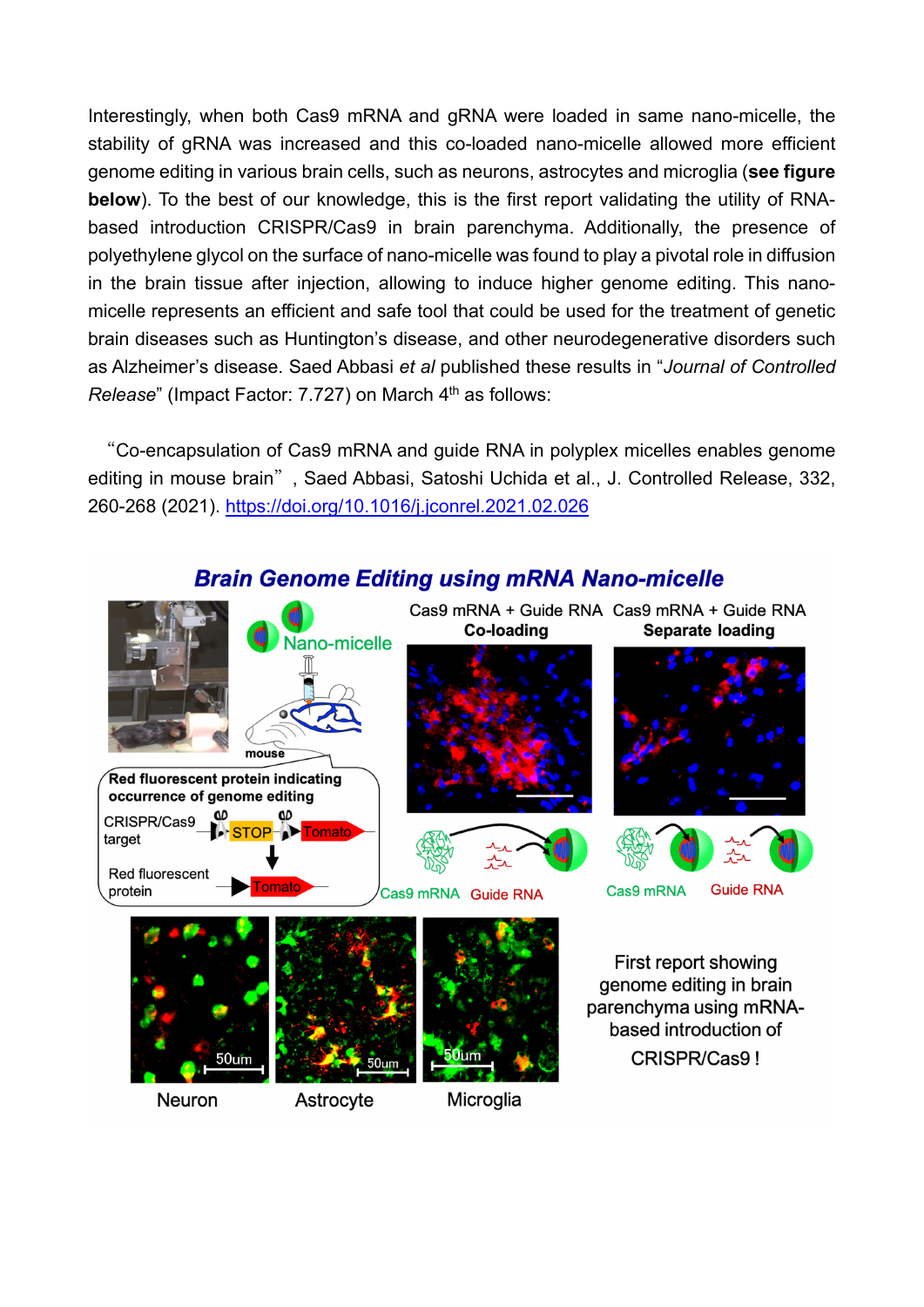#### About Nanomicelle

Polymeric micelles were one of the first polymer self-assemblies reported as a nano-DDS, and are composed of distinct two domains, a drug-loading core and a hydrophilic shell. Amphiphilic block copolymers, containing a hydrophilic block and a hydrophobic block, are firstly revealed to construct those distinct domains in a micelle structure through spontaneous self-assemble as a result of hydrophobic interactions in aqueous.

H. Cabral, K. Miyata, K. Osada, K. Kataoka, "Block copolymer micelles in nanomedicine applications" Chem. Rev. 2018, 118 6844-6892. (DOI: 10.1021/acs.chemrev.8b00199)

#### **Public Interest Incorporated Foundation KAWASAKI INSTITUTE OF INDUSTRIAL PROMOTION**

KAWASAKI INSTITUTE OF INDUSTRIAL PROMOTION was established in 1988 funded 100% from Kawasaki City for the purpose of coping with the hollowing out of industry and changes in the demand structure.

In order to realize a higher level of market development, transforming R&D type companies, training technological capabilities to support it, human resources development, understanding market needs, etc., by utilizing the functions of the Kawasaki, KAWASAKI INSTITUTE OF INDUSTRIAL PROMOTION has been contributing to revitalize the local economy by promoting exchanges of local industry information, advancing technology and corporate exchanges with establishment of a R&D institutions, developing creative human resources through workshops and promoting businesses such as expanding sales channels through exhibition business.

http://www.kawasaki-net.ne.jp/

## **Innovation Center of NanoMedicine (iCONM)**

Innovation Center of NanoMedicine (iCONM) started its operation in April 2015 as a core research center in life science field at King SkyFront on the request of Kawasaki city that KAWASAKI INSTITUTE OF INDUSTRIAL PROMOTION utilized national policies as a business operator and proposer.

It is a unique research center that the world has ever seen which is designed for the purpose of promoting open innovation through industry-academia-government/medical-engineering collaboration, prepared with state-of-the-art facilities and experimental equipment, that enables comprehensive research and development from organic synthesis / microfabrication to preclinical testing.

https://iconm.kawasaki-net.ne.jp/en/